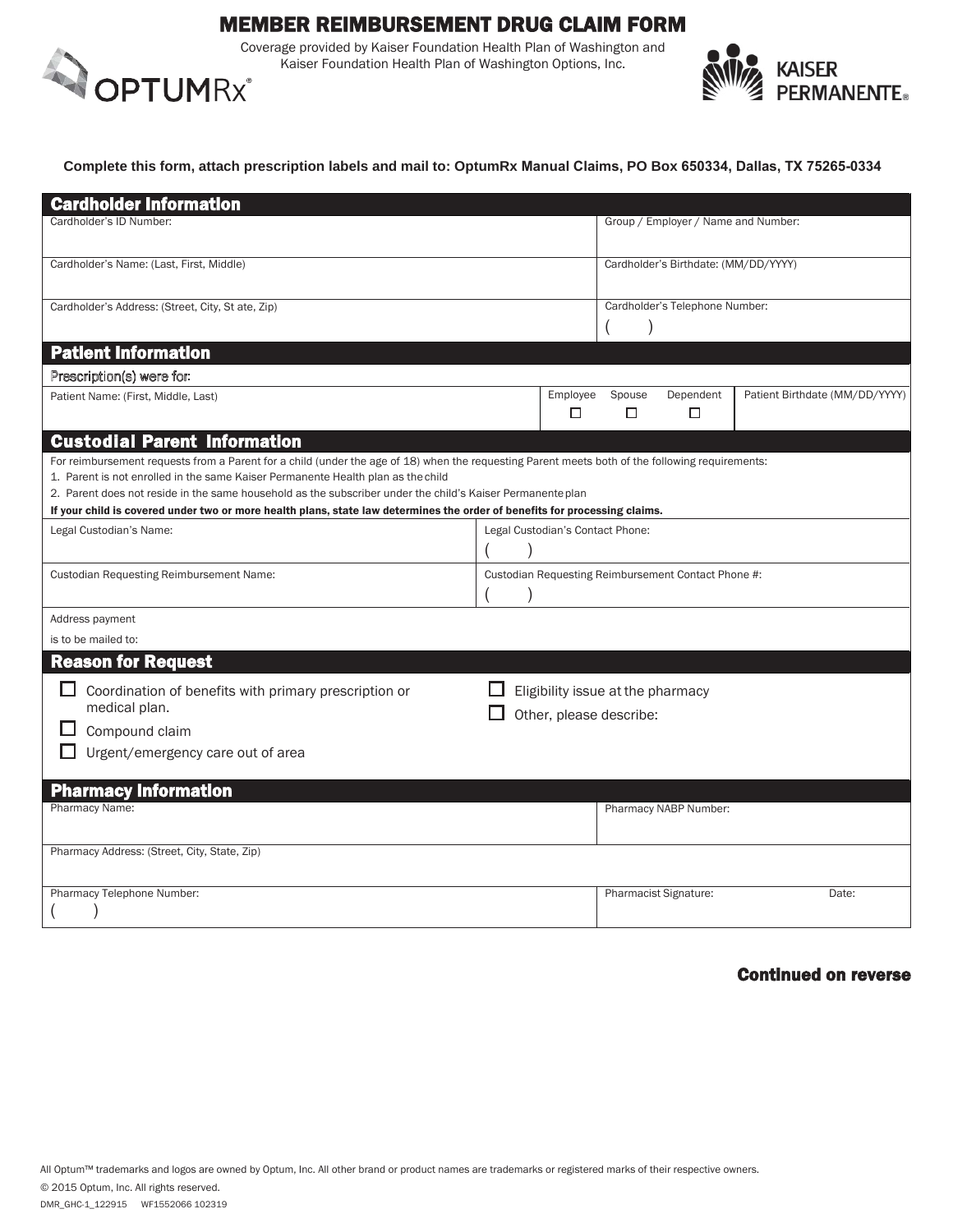## Prescription Information

*The following must be included with your form submission for timely processing: Pharmacy medication receipts containing the drug information such as NDC, drug name, quantity, copay or amount paid and payor name (register receipts alone are not acceptable as they do not contain the needed drug information). A pharmacy printout containing this information and signed by the pharmacist can also be submitted. You can ask your pharmacist for assistance in completing the information below. Completing this entire form and including requested information will result in timely processing of your claim. For questions concerning this claim please call the toll free number listed on your pharmacy ID card.* 

*For reimbursement of FDA approved over-the-counter (OTC) contraceptive products include Date Filled, Quantity, Days Supply, National Drug Code (located on product packaging), Product Name and Price Paid with proof of payment.* 

| 1. Date Filled:                                                                                                                                                                                                                                                                                                                                                                                                                                                                                                                           | Rx Number: | Rx: (Check One)          | <b>Quantity:</b>           | Day's Supply:               | National Drug Code: (11 digits) |  |  |  |  |  |
|-------------------------------------------------------------------------------------------------------------------------------------------------------------------------------------------------------------------------------------------------------------------------------------------------------------------------------------------------------------------------------------------------------------------------------------------------------------------------------------------------------------------------------------------|------------|--------------------------|----------------------------|-----------------------------|---------------------------------|--|--|--|--|--|
|                                                                                                                                                                                                                                                                                                                                                                                                                                                                                                                                           |            | $\Box$ New $\Box$ Refill |                            |                             |                                 |  |  |  |  |  |
| Medication Name, Strength, Dosage Form:                                                                                                                                                                                                                                                                                                                                                                                                                                                                                                   |            | Physician Name:          |                            | NPI/DEA #                   | Rx Price Paid:                  |  |  |  |  |  |
|                                                                                                                                                                                                                                                                                                                                                                                                                                                                                                                                           |            |                          |                            |                             |                                 |  |  |  |  |  |
| 2. Date Filled:                                                                                                                                                                                                                                                                                                                                                                                                                                                                                                                           | Rx Number: | Rx: (Check One)          | Quantity:                  | Day's Supply:               | National Drug Code: (11 digits) |  |  |  |  |  |
|                                                                                                                                                                                                                                                                                                                                                                                                                                                                                                                                           |            | $\Box$ New $\Box$ Refill |                            |                             |                                 |  |  |  |  |  |
| Medication Name, Strength, Dosage Form:                                                                                                                                                                                                                                                                                                                                                                                                                                                                                                   |            | Physician Name:          |                            | NPI/DEA #<br>Rx Price Paid: |                                 |  |  |  |  |  |
|                                                                                                                                                                                                                                                                                                                                                                                                                                                                                                                                           |            |                          |                            |                             |                                 |  |  |  |  |  |
| 3. Date Filled:                                                                                                                                                                                                                                                                                                                                                                                                                                                                                                                           | Rx Number: | Rx: (Check One)          | Day's Supply:<br>Quantity: |                             | National Drug Code: (11 digits) |  |  |  |  |  |
|                                                                                                                                                                                                                                                                                                                                                                                                                                                                                                                                           |            | $\Box$ New $\Box$ Refill |                            |                             |                                 |  |  |  |  |  |
| Medication Name, Strength, Dosage Form:                                                                                                                                                                                                                                                                                                                                                                                                                                                                                                   |            | Physician Name:          |                            | NPI/DEA #                   | Rx Price Paid:                  |  |  |  |  |  |
|                                                                                                                                                                                                                                                                                                                                                                                                                                                                                                                                           |            |                          |                            |                             |                                 |  |  |  |  |  |
| certify that all information provided on this form is correct and that the prescription(s) submitted are for me or for members of my family<br>who are eligible. I certify that the prescription(s) submitted are for the sole use of the named patient. I understand that fraudulent acts<br>(including false claims) may be subject to civil or criminal penalties. I also authorize release of eligible information pertaining to this<br>claim(s) to the plan administrator, underwriter, plan sponsor, policyholder and/or employer. |            |                          |                            |                             |                                 |  |  |  |  |  |
| Signature:                                                                                                                                                                                                                                                                                                                                                                                                                                                                                                                                | Date:      |                          |                            |                             |                                 |  |  |  |  |  |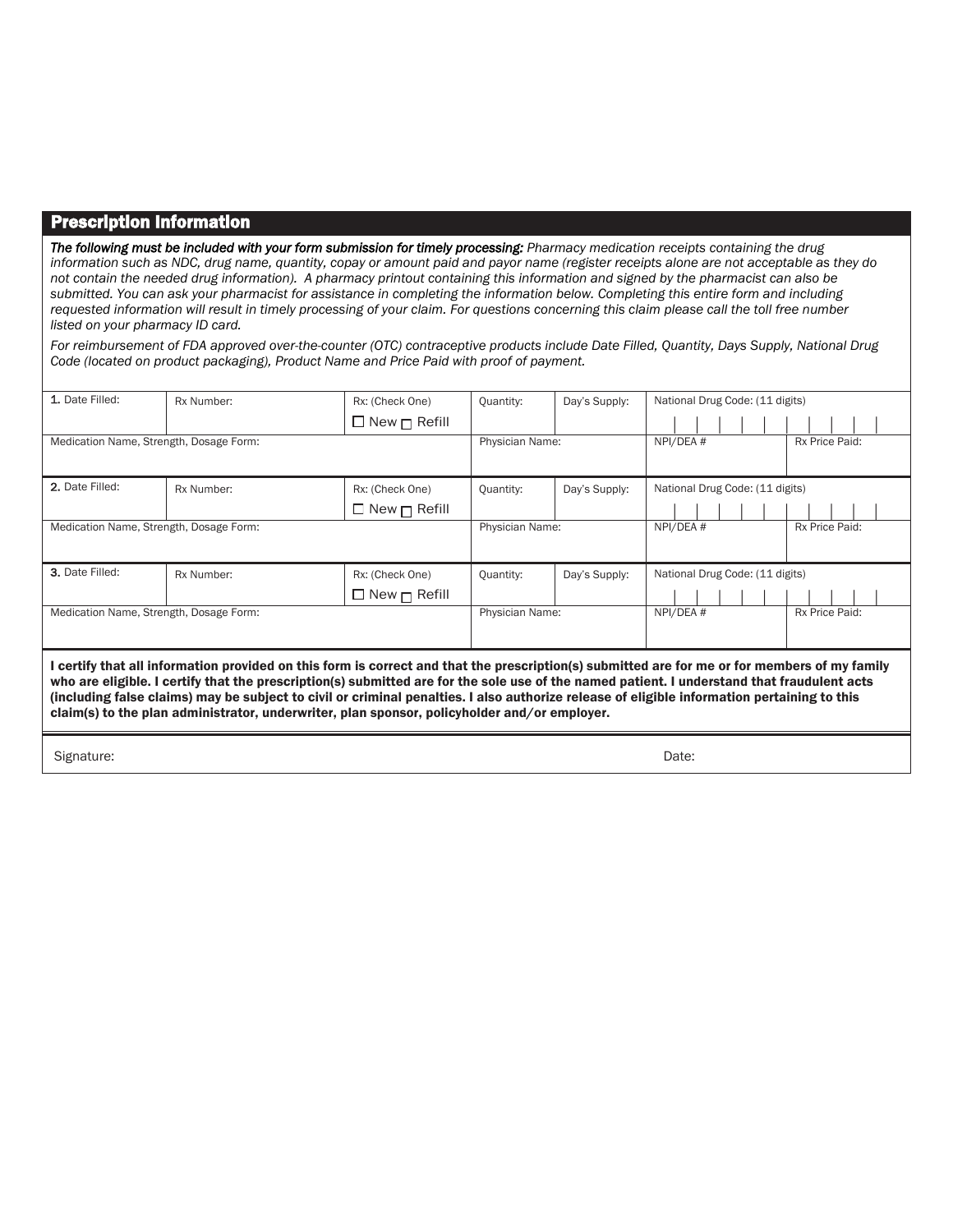## **KAISER PERMANENTE NONDISCRIMINATION NOTICE**

Kaiser Foundation Health Plan of Washington and Kaiser Foundation Health Plan of Washington Options, Inc. ("Kaiser Permanente") comply with applicable federal civil rights laws and do not discriminate, exclude people, or treat them differently on the basis of race, color, national origin, age, disability, sex, sexual orientation, gender identity, or any other basis protected by applicable federal, state, or local law. We also:

Provide free aids and services to people with disabilities to help ensure effective communication, such as:

- Qualified sign language interpreters
- Written information in other formats (large print, audio, and accessible electronic formats)
- Assistive devices (magnifiers, Pocket Talkers, and other aids)

Provide free language services to people whose primary language is not English, such as:

- Qualified interpreters
- Information written in other languages

If you need these services, contact Kaiser Permanente.

If you believe that Kaiser Permanente has failed to provide these services or discriminated in another way on the basis of race, color, national origin, age, disability, sex, sexual orientation, or gender identity, you can file a grievance. Please call us if you need help submitting a grievance. The Civil Rights Coordinator will be notified of all grievances related to discrimination.

#### **Kaiser Permanente**

Phone: 206-630-4636 Toll-free: 1-888-901-4636 TTY Washington Relay Service: 1-800-833-6388 or 711 TTY Idaho Relay Service: 1-800-377-3529 or 711 Electronically: [kp.org/wa/feedback](http://kp.org/wa/feedback)

You can also file a civil rights complaint with the U.S. Department of Health and Human Services, Office for Civil Rights electronically through the Office for Civil Rights Complaint Portal, available at <https://ocrportal.hhs.gov/ocr/portal/lobby.jsf>, or by mail or phone at:

U.S. Department of Health and Human Services 200 Independence Avenue SW., Room 509F HHH Building Washington, DC 20201 1-800-368-1019, 800-537-7697 (TDD) Complaint forms are available at<http://www.hhs.gov/ocr/office/file/index.html>

For Medicare Advantage Plans Only: Kaiser Permanente is an HMO plan with a Medicare contract. Enrollment in Kaiser Permanente depends on contract renewal.